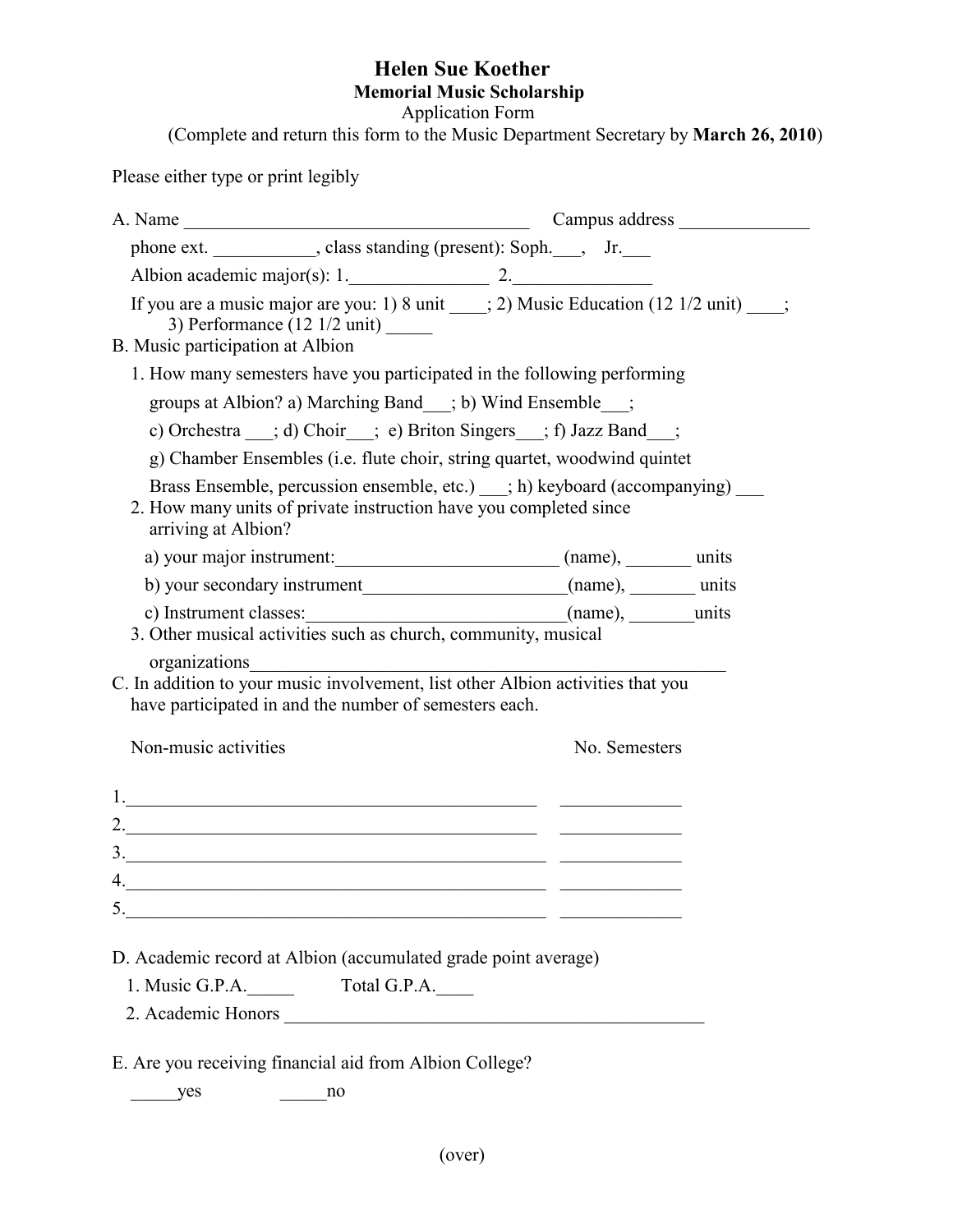F. As succinctly as you can, state why you believe that you are qualified for this Scholarship.

The Helen Sue Koether Memorial Music Scholarship was established by her husband, Bernard A. Koether, '29, in 1987. The monetary prize is presented annually to 1-3 sophomore or junior music students who excel in music. The recipients are selected by the music faculty. The award is presented at the Honors Convocation and student's names are engraved upon a plaque displayed in the Music Department.